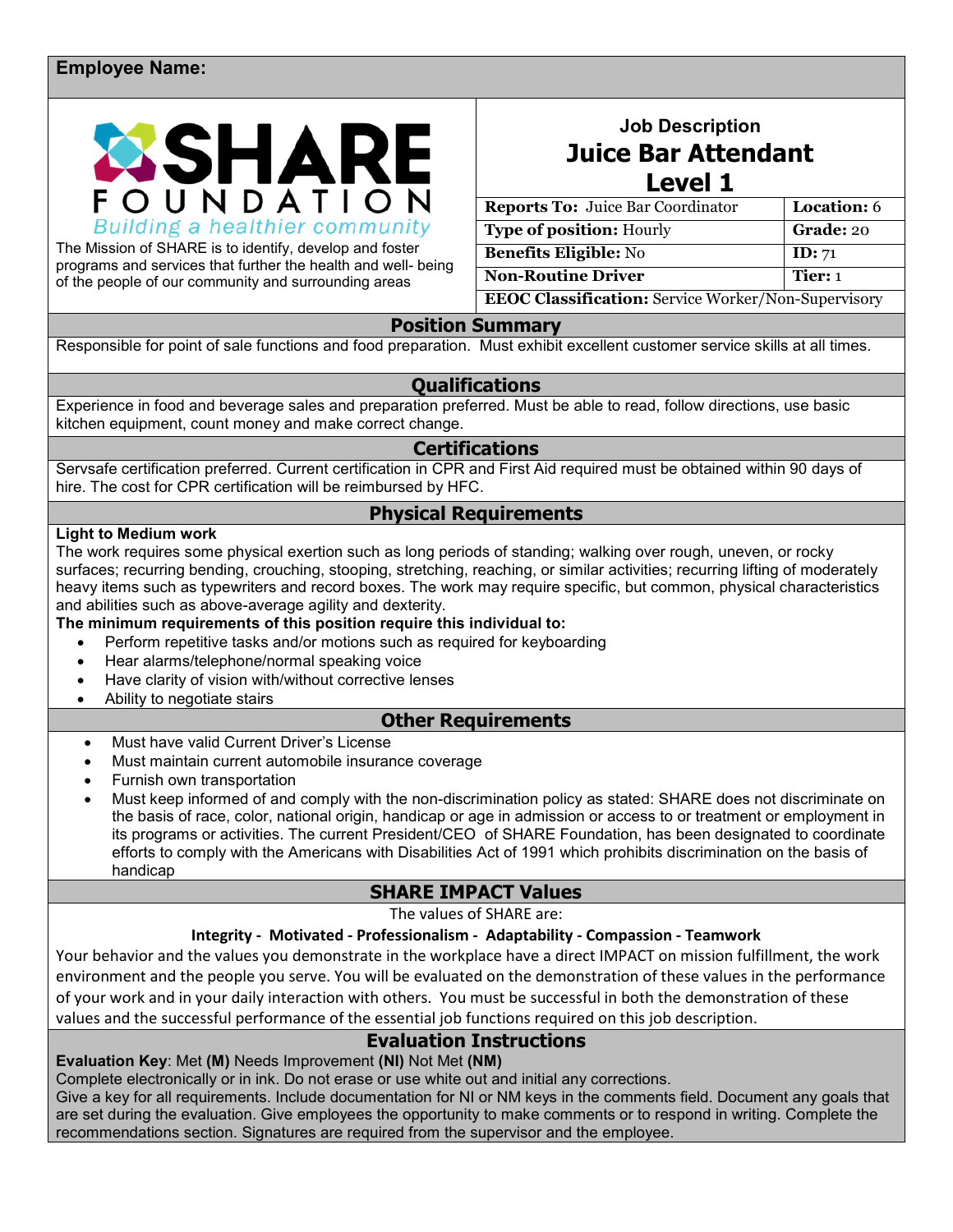# **Essential Job Functions**

| Requirement                                                                                                                                       | <b>Key</b> | <b>Evaluation Comments</b> |  |
|---------------------------------------------------------------------------------------------------------------------------------------------------|------------|----------------------------|--|
| Greet members and staff with exemplary service, a                                                                                                 |            |                            |  |
| smile and empathy. Realize and support HWFC                                                                                                       |            |                            |  |
| philosophy that members are individuals and their<br>needs come first.                                                                            |            |                            |  |
| Greet all Juice Bar customers with a smile and their                                                                                              |            |                            |  |
| name as often as possible.                                                                                                                        |            |                            |  |
| Carry out all point of sale transactions for the café                                                                                             |            |                            |  |
| according to procedures established by the Juice Bar                                                                                              |            |                            |  |
| Coordinator.                                                                                                                                      |            |                            |  |
| Responsible for cash drawer reconciliation at the end of<br>each shift.                                                                           |            |                            |  |
| Open and close Juice Bar as scheduled or required.                                                                                                |            |                            |  |
| Follow all safety and security procedures established                                                                                             |            |                            |  |
| by HealthWorks Fitness Center.<br>Complete cleaning and storage responsibilities as                                                               |            |                            |  |
| directed.                                                                                                                                         |            |                            |  |
| Respond promptly to order requests and prepare menu<br>items according to established procedures.                                                 |            |                            |  |
| Assumes other duties and projects as needed and<br>assigned                                                                                       |            |                            |  |
| <b>Adhere to Policies and Procedures</b>                                                                                                          |            |                            |  |
| Demonstrate an understanding of how SHARE's                                                                                                       |            |                            |  |
| IMPACT values help achieve our mission to identify,                                                                                               |            |                            |  |
| develop and foster programs and services that further                                                                                             |            |                            |  |
| the health and well-being of the people of our                                                                                                    |            |                            |  |
| community and surrounding areas. Demonstrate those<br>values on a daily basis and be willing to overcome                                          |            |                            |  |
| behaviors that negatively impact relationships with co-                                                                                           |            |                            |  |
| worker's and the people we serve.                                                                                                                 |            |                            |  |
| Adhere to punctuality, attendance and absenteeism                                                                                                 |            |                            |  |
| policies                                                                                                                                          |            |                            |  |
| Adhere to dress code standards                                                                                                                    |            |                            |  |
| Complete annual training timely                                                                                                                   |            |                            |  |
|                                                                                                                                                   |            |                            |  |
| This job description is a summary of the typical functions of the job, not an exhaustive or comprehensive list of all the                         |            |                            |  |
| possible job responsibilities, tasks, and duties. The responsibilities, tasks and duties of the jobholder of this position may                    |            |                            |  |
| differ from those outlined in this job description and other duties, as assigned, may be part of this job. This job description                   |            |                            |  |
| should not be construed to imply that these requirements and functions are the exclusive standards of this position.<br><b>Evaluation Summary</b> |            |                            |  |
| Met last year's goals:                                                                                                                            |            |                            |  |
|                                                                                                                                                   |            |                            |  |
|                                                                                                                                                   |            |                            |  |
| <b>Evaluation Goals for Up Coming Year:</b>                                                                                                       |            |                            |  |
| 1.                                                                                                                                                |            |                            |  |
| 2.                                                                                                                                                |            |                            |  |
| 3.                                                                                                                                                |            |                            |  |
| 4.                                                                                                                                                |            |                            |  |
| <b>Recommendations:</b>                                                                                                                           |            |                            |  |
|                                                                                                                                                   |            |                            |  |
|                                                                                                                                                   |            |                            |  |
|                                                                                                                                                   |            |                            |  |
|                                                                                                                                                   |            |                            |  |
|                                                                                                                                                   |            |                            |  |
|                                                                                                                                                   |            |                            |  |

 $\overline{\phantom{a}}$